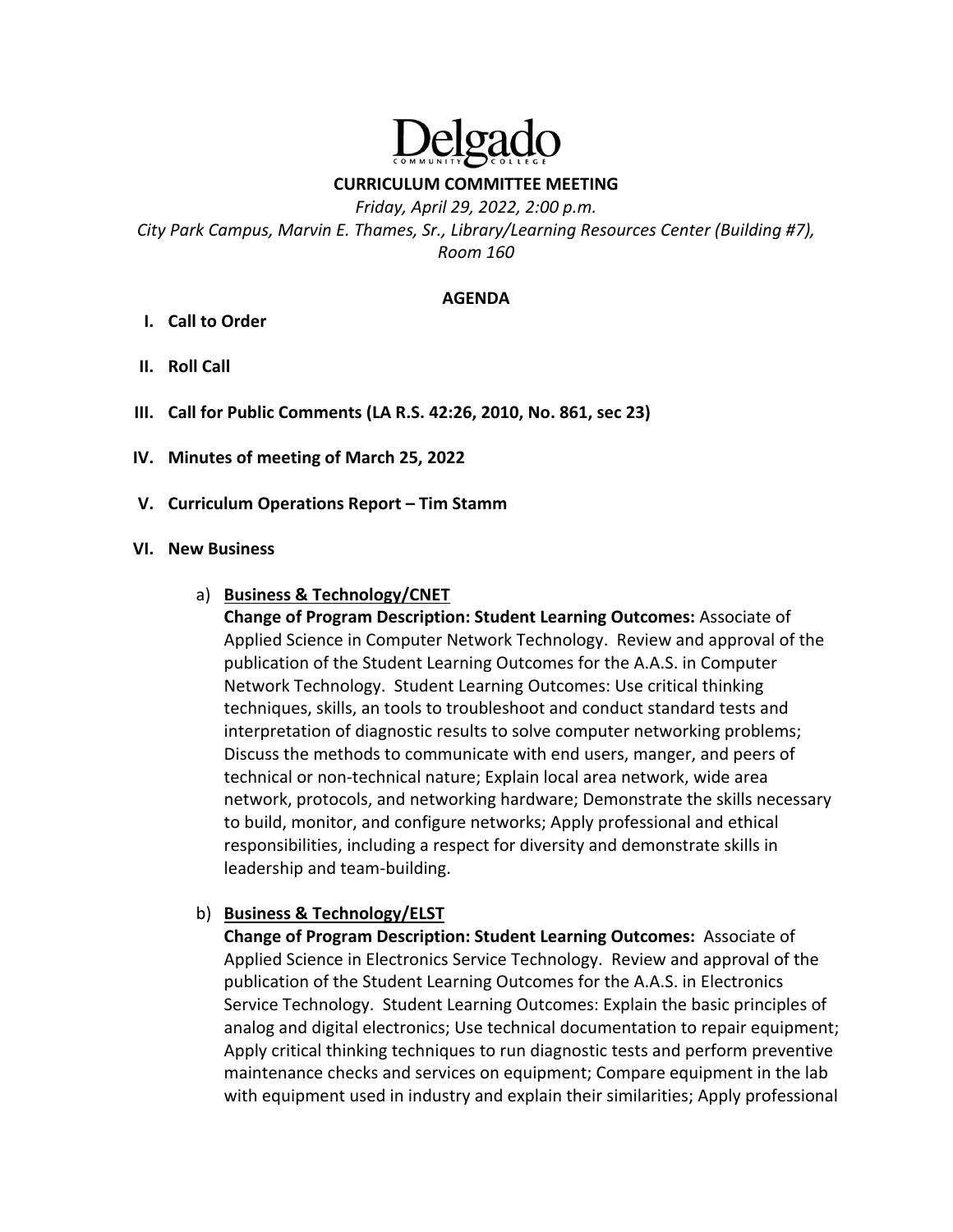and ethical responsibilities, including a respect for diversity and demonstrate skills in leadership and team‐building.

# c) **Business & Technology/FPTC**

**Change of Program Description: Student Learning Outcomes:** Associate of Applied Science in Fire Science Technology. Review and approval of the publication of the Student Learning Outcomes for the A.A.S. in Fire Science Technology. Student Learning Outcomes: Explain fire preventive practices and describe the skills necessary to effectively carryout the duties of an entry‐level firefighter; Use critical thinking skills to identify financial processes associated with fire service; Demonstrate the knowledge of fire service organization and management; Discuss the methods used for an effective emergency management program; Apply professional and ethical responsibilities, including a respect for diversity and demonstrate skills in leadership and team‐building.

# d) **Business & Technology/INCO**

**Change of Program Description: Student Learning Outcomes:** Associate of Applied Science in Instrumentation and Control. Review and approval of the publication of the Student Learning Outcomes for the A.A.S. in Instrumentation and Control. Student Learning Outcomes: Discuss the process to obtain an entry‐level position in the chemical, refining, oil and gas production, waste and water-treatment, food, pharmaceutical, and related manufacturing industries; Use critical thinking skills to research, evaluate, analyze, and synthesize information to solve problems related to process equipment, instruments, systems, and operations; Demonstrate effective communication skills to ensure optimal communication with shift co‐workers, first line supervisors, maintenance personnel, safety personnel, and contractors; Explain safety, health, and environmental standards in a plant; Apply professional and ethical responsibilities, including a respect for diversity and demonstrate skills in leadership and team building.

# e) **Allied Health/RSPT**

**Course Termination:** RSPT‐117: Respiratory Care II. Terminate the course, RSPT‐ 117: Respiratory Care II, as, after revisions, the course will not be used in any degree or certificate program offered at the College.

# f) **Allied Health/RSPT**

**Course Termination:** RSPT‐119: Physicians' Lectures I. Terminate the course, RSPT‐119: Physicians' Lectures I, as, after revisions, the course will not be used in any degree or certificate program offered at the College.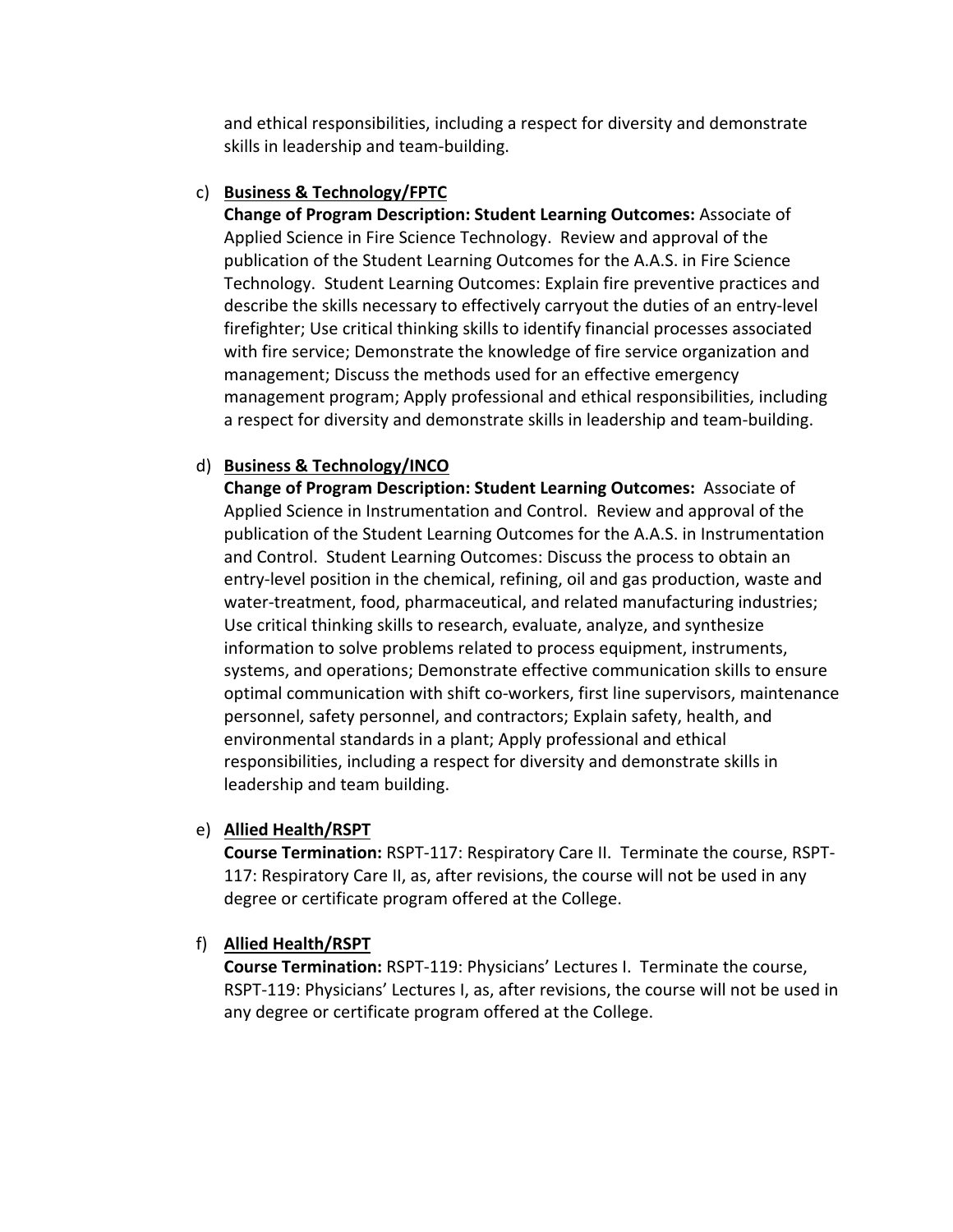# g) **Allied Health/RSPT**

**Course Termination:** RSPT‐157: Proficiency Seminar I. Terminate the course, RSPT‐157: Proficiency Seminar I, as, after revisions, the course will not be used in any degree or certificate program offered at the College.

## h) **Allied Health/RSPT**

**Course Termination:** RSPT‐253: Management of Respiratory Department. Terminate the course, RSPT‐253: Management of Respiratory Department, as, after revisions, the course will not be used in any degree or certificate program offered at the College.

#### i) **Allied Health/RSPT**

**Course Termination:** RSPT‐259: Physicians' Lectures II. Terminate the course, RSPT‐259: Physicians' Lectures II, as, after revisions, the course will not be used in any degree or certificate program offered at the College.

#### j) **Allied Health/RSPT**

**New Course:** RSPT‐124: Introduction to Cardiopulmonary Disease (2‐0‐2 / 30). Creation of a new course, RSPT‐124: Introduction to Cardiopulmonary Disease. Course description: "Introduction to cardiopulmonary disease. Course discusses pathophysiology, diagnostics, and management of common acute and long‐term diseases affecting the heart and lungs."

# k) **Allied Health/RSPT**

**New Course:** RSPT‐126: Clinical Care Concepts I (2‐0‐2 / 30). Creation of a new course, RSPT‐126: Critical Care Concepts I. Course description: "Basic strategies for managing a critically ill patient. Focuses on advanced ventilation techniques and ventilator graphic interpretation." (SLOs #1 and #3 require adjustment).

# l) **Allied Health/RSPT**

**New Course:** RSPT‐136: Critical Care Concepts II (1‐0‐1 / 15). Creation of a new course, RSPT‐136: Critical Care Concepts II. Course description: "Advanced strategies for managing a critically ill patient. Focuses on advanced ventilation techniques and ventilator graphic interpretation." (SLOs #1, #2, and #3 require adjustment).

#### m) **Allied Health/RSPT**

**New Course:** RSPT‐262: Clinical Simulations in Respiratory Care (2‐0‐2 / 30). Creation of a new course, RSPT‐262: Clinical Simulations in Respiratory Care. Course description: "Use of mid‐and‐high‐fidelity simulators to enhance student clinical learning and workforce readiness by replicating patient‐clinician scenarios."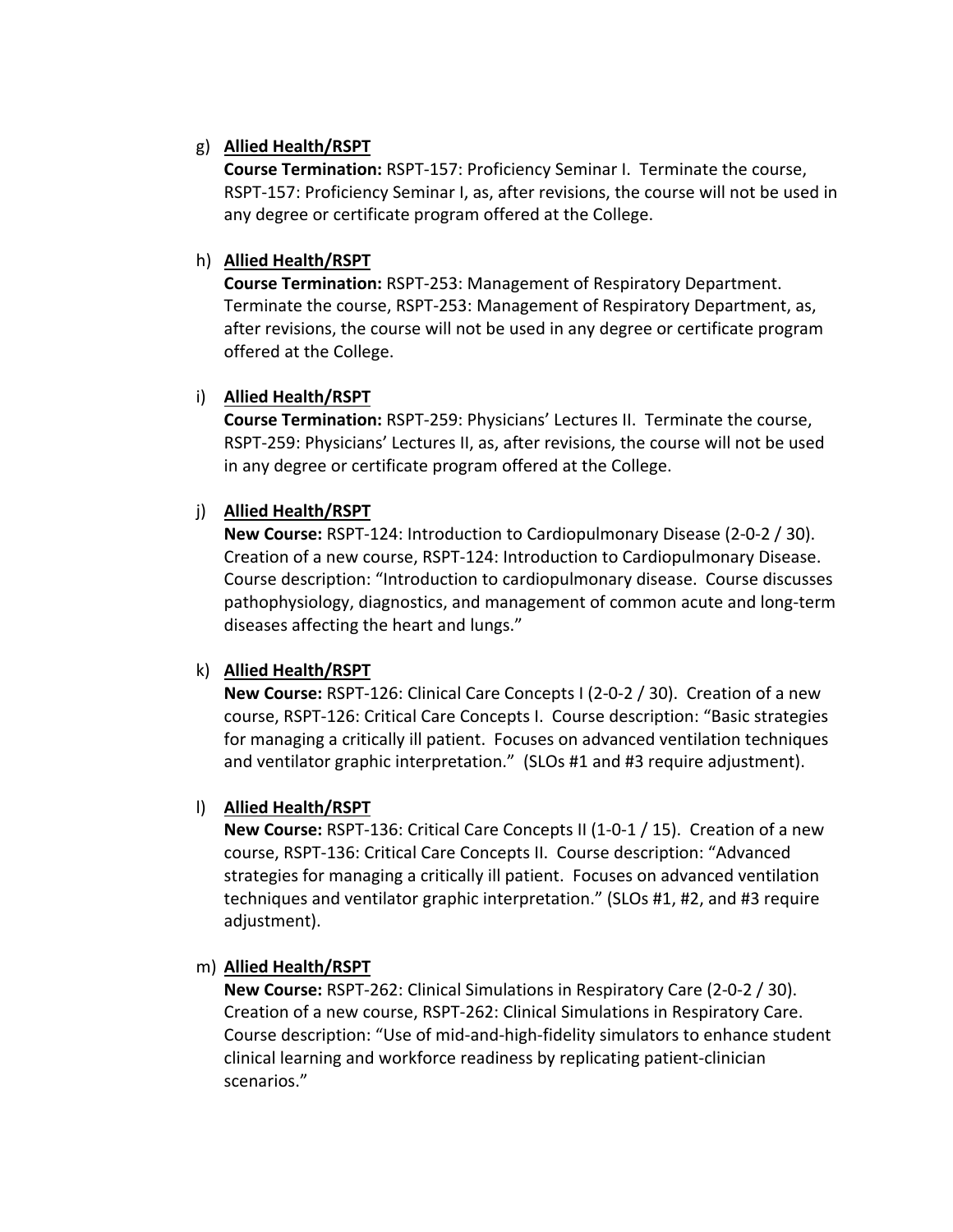## n) **Allied Health/RSPT**

**Change of Course Description:** RSPT‐113: Introduction to Clinical Care. Change the description of RSPT‐113: Introduction to Clinical Care to state: "Introduction to respiratory care profession. Focuses on routine clinical procedures, respiratory pharmacology, and the medical record. Students complete twelve hours of supervised clinical observation in approved facilities." Current description: "Routine clinical procedures. Requires fifteen clock hours of observation in assigned hospital." (SLOs #1. #2, and #3 require adjustment).

#### o) **Allied Health/RSPT**

**Change of Course Title:** RSPT‐114: Respiratory Patient Care. Change the title of RSPT‐114: Respiratory Patient Care *from* RSPT‐114: Respiratory Patient Care *to* RSPT‐114: Patient Assessment for Respiratory Therapists. Revised title more accurately reflects contemporary standards and learning activities addressed in the course.

#### p) **Allied Health/RSPT**

**Change of Course Description:** RSPT‐114: Patient Assessment for Respiratory Therapists. Change the description of RSPT‐114: Patient Assessment for Respiratory Therapists to state: "Basic techniques in navigating the patient. Assessment skills in relation to health and disease with a holistic approach to an ill patient. Concepts of clinical lab data with focus on acid‐base balance of the body." Current description: "Basic techniques in handling the patient, emergency care of the sick and injured, asepsis, isolation, taking vital signs, special conditions, and psychological aspects of ill patient." (SLO #2 needs adjustment).

# q) **Allied Health/RSPT**

**Change of Course Title:** RSPT‐115: Respiratory Care I. Change the title of RSPT‐ 115: Respiratory Care I *from* RSPT‐115: Respiratory Care I to RSPT‐115: Body Structure and Function for Respiratory Care. Revised title more accurately reflects the instructional content of the course.

# r) **Allied Health/RSPT**

**Change of Course Description:** RSPT‐115: Body Structure and Function for Respiratory Care. Change the description of RSPT‐115: Body Structure and Function for Respiratory Care to state: "Study of structure and function of the body. Study specific to systems related to respiratory care with focus on the heart and lungs and an emphasis on gas exchange." Current description: "Basic concepts of respiratory therapy. Includes patient care, approach to management of sick people, and respiratory therapy as a profession." (SLOs #1, #2, #3, and #5 need adjustment).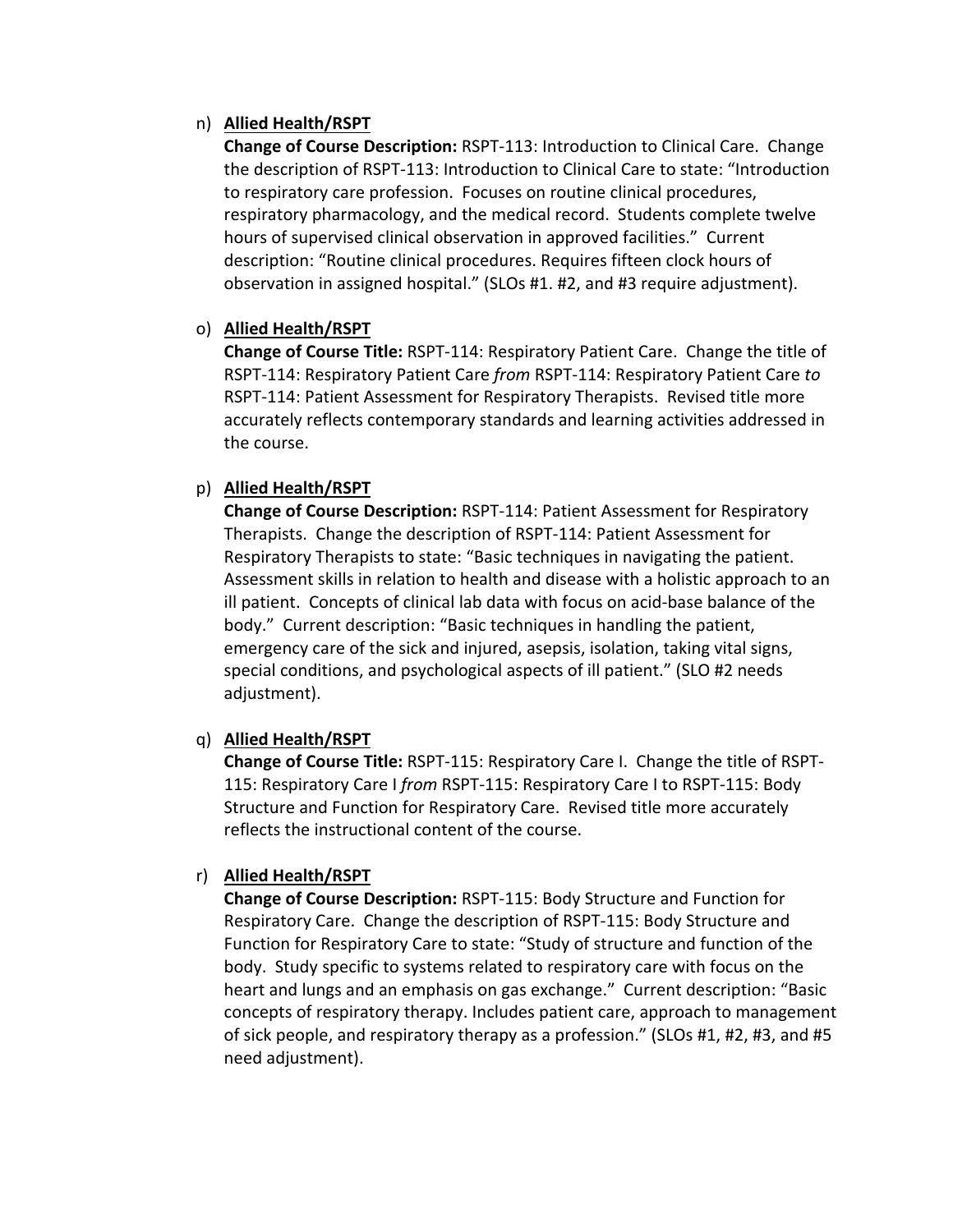# s) **Allied Health/RSPT**

**Change of Course Lecture, Credit, and/Contact Hours:** RSPT‐120: Respiratory Equipment II. Change the lecture, credit, and/contact hours of RSPT‐120: Respiratory Equipment II *from* 1‐0‐1 / 15 *to* 3‐0‐3 / 45. (SLO #1 needs adjustment).

# t) **Allied Health/RSPT**

**Change of Course Credit Hours:** RSPT‐150: Respiratory Care Practicum I. Change the Credit hours of RSPT‐150: Respiratory Practicum I *from* 0‐16‐1 / 240 *to* 0‐16‐ 2 / 240.

# u) **Allied Health/RSPT**

**Change of Course Description:** RSPT‐150: Respiratory Care Practicum I. Change the description of RSPT‐150: Respiratory Care Practicum I to state: "Respiratory therapy practice in an acute care clinical setting." Current description: "Respiratory therapy practice in a clinical setting." (SLO #5 needs adjustment).

# v) **Allied Health/RSPT**

**Change of Course Laboratory (Practicum), Credit, and/Contact Hours:** RSPT‐ 155: Respiratory Care Practicum. Change the Practicum II, Credit, and/Contact Hours of RSPT‐155: Respiratory Care Practicum II *from* 0‐32‐2 / 480 *to* 0‐24‐3 / 360.

# w) **Allied Health/RSPT**

**Change of Course Description:** RSPT‐155: Respiratory Care Practicum II. Change the description of RSPT‐155: Respiratory Care Practicum II to state: "Respiratory therapy practice in an adult critical care clinical setting." Current description: "Respiratory therapy practice in a clinical setting." (SLO #6 needs adjustment).

# x) **Allied Health/RSPT**

**Change of Course Title:** RSPT‐251: Clinical Respiratory Care I. Change the title of RSPT‐251: Clinical Respiratory Care I *from* RSPT‐251: Clinical Respiratory Care I *to* RSPT‐251: Advanced Cardiopulmonary Disease. Revised title reflects contemporary terminology and better reflects instructional content of the course.

# y) **Allied Health/RSPT**

**Change of Course Description:** RSPT‐251: Advanced Cardiopulmonary Disease. Change the description of RSPT‐251: Advanced Cardiopulmonary Disease to state: "Advanced focus on cardiopulmonary disease processes with emphasis on pathogenesis, physical and diagnostic findings, and clinical management. Current description: "Study and management of patients with acute and long‐ term respiratory and cardiac diseases." (SLO #1 needs adjustment).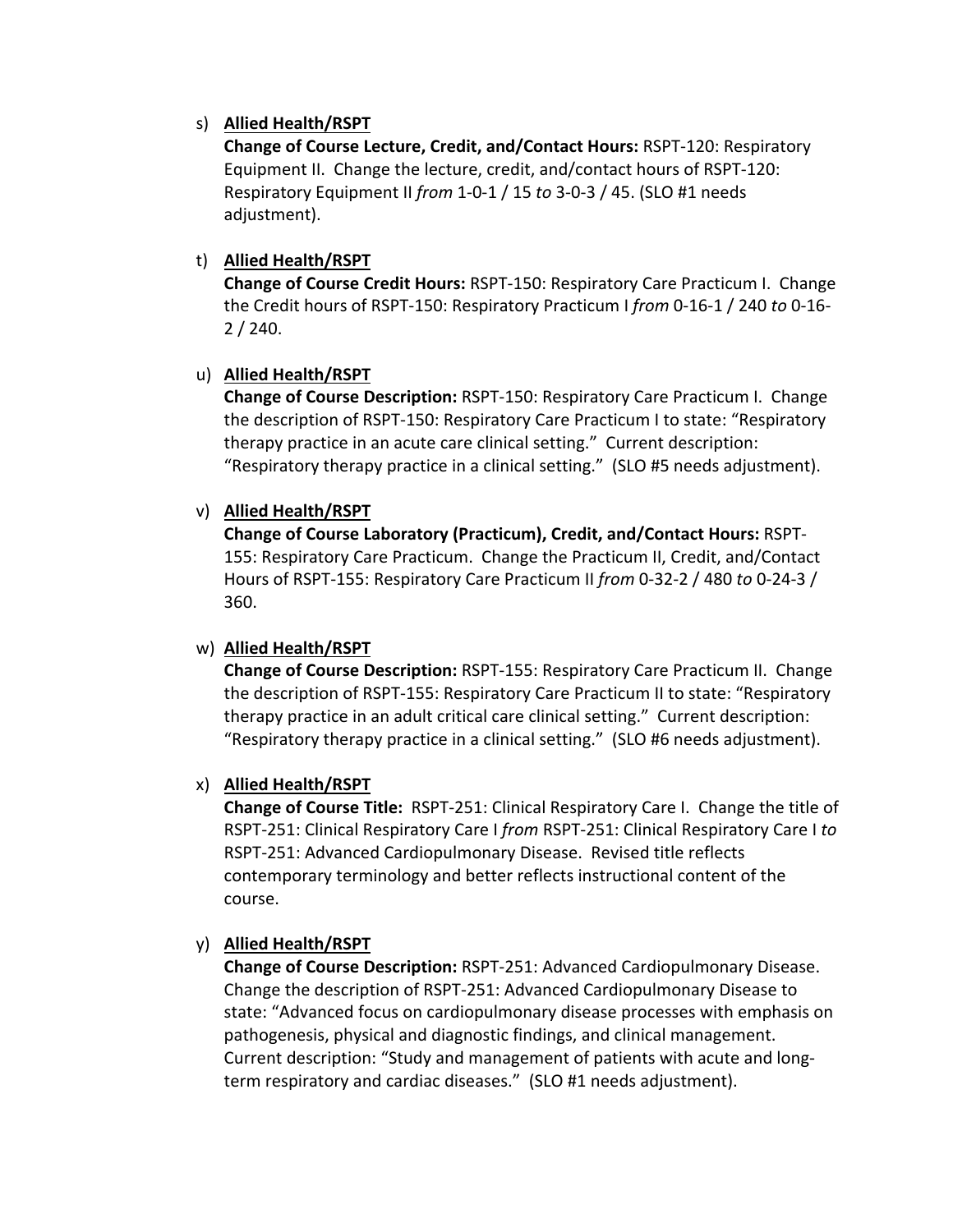#### z) **Allied Health/RSPT**

**Change of Course Title:** RSPT‐252: Clinical Respiratory Care II. Change the title of RSPT‐252: Clinical Respiratory Care II *from* RSPT‐252: Clinical Respiratory Care II *to* RSPT‐252: Pediatric and Neonatal Respiratory Care.

#### aa) **Allied Health/RSPT**

**Change of Course Description:** RSPT‐252: Pediatric and Neonatal Respiratory Care. Change the description of RSPT‐252: Pediatric and Neonatal Respiratory Care to state: "Pathophysiology and treatment of neonatal and pediatric cardiopulmonary illness." Current description: "Problems of acute respiratory distress, cardiac disease, and difficulties of the newborn. Covers disease management and processes." (SLOs #1 ‐ #5 require adjustment).

#### bb)**Allied Health/RSPT**

**Change of Course Title:** RSPT‐255: Specialty Practicum. Change the title of RSPT‐ 255: Specialty Practicum *from* RSPT‐255: Specialty Practicum *to* RSPT‐255: Respiratory Care Practicum III.

# cc) **Allied Health/RSPT**

**Change of Course Description:** RSPT‐255: Respiratory Care Practicum III. Change the description of RSPT‐255: Respiratory Care Practicum III to state: "Introductory respiratory therapy practice in neonatal and pediatric critical care units and diagnostic laboratory procedures. Advanced practices in adult critical care." Current description: "Respiratory care practice in selected specialty clinics." (SLO #5 requires adjustment).

# dd)**Allied Health/RSPT**

**Change of Course Credit Hours:** RSPT‐255: Respiratory Care Practicum III. Change the credit hours of RSPT‐255: Respiratory Care Practicum III *from* 0‐16‐1 / 240 *to* 0‐16‐2 / 240.

#### ee) **Allied Health/RSPT**

**Change of Course Title:** RSPT‐256: Respiratory Care Practicum III. Change the title of RSPT‐256: Respiratory Care Practicum III *from* RSPT‐256: Respiratory Care Practicum III *to* RSPT‐256: Respiratory Care Practicum IV.

# ff) **Allied Health/RSPT**

**Change of Course Description:** RSPT‐256: Respiratory Care Practicum IV. Change the description of RSPT‐256: Respiratory Care Practicum IV to state: "Advanced practices in neonatal and pediatric critical care and diagnostic laboratory procedures. Students will become competent in pulmonary rehabilitation, COPD disease management, and emergency room care. Students advance time management skills in specialized areas in preparation for entry‐level employment." (SLOs #1 and #2 require adjusting).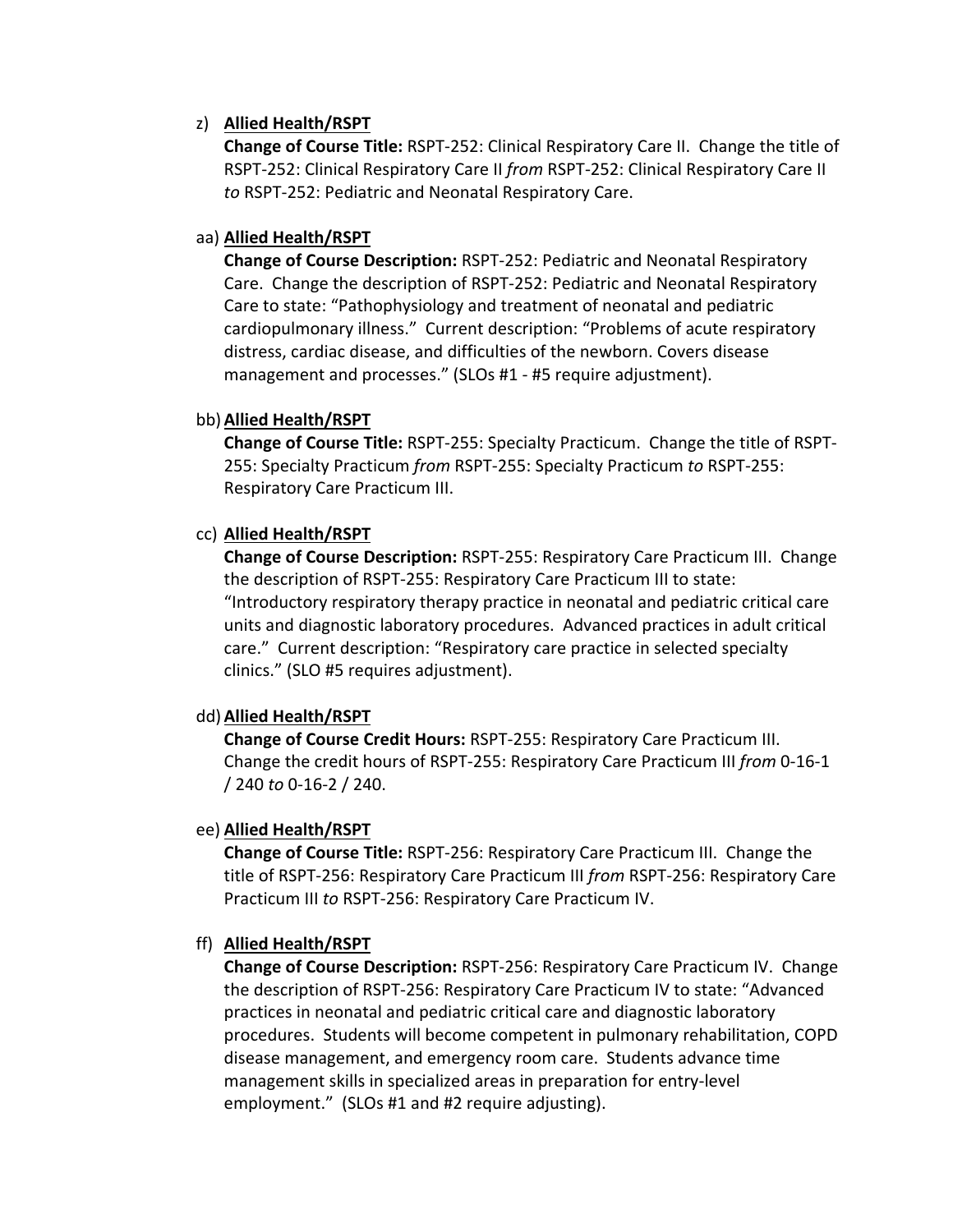#### gg) **Allied Health/RSPT**

**Change of Course Credit Hours:** RSPT‐256: Respiratory Care Practicum IV. Change the credit hours of RSPT‐256: Respiratory Care Practicum IV *from* 0‐16‐1 / 240 *to* 0‐16‐2 / 240.

#### hh)**Allied Health/RSPT**

**Change of Course Title:** RSPT‐258: Proficiency Seminar II. Change the title of RSPT‐258: Proficiency Seminar II *from* RSPT‐258: Proficiency Seminar II *to* RSPT‐ 258: Proficiency Seminar.

#### ii) **Allied Health/RSPT**

**Change of Course Description:** RSPT‐258: Proficiency Seminar. Change the description of RSPT‐258: Proficiency Seminar to state: "Preparation of graduating students for national credentialing exams." Current description: "Review of materials commonly included on national therapist credentialing examinations."

#### jj) **Allied Health/RSPT**

**Change of Course Lecture, Credit, and/ Contact Hours:** RSPT‐258: Proficiency Seminar. Change the lecture, credit, and/contact hours of RSPT‐258: Proficiency Seminar *from* 1‐0‐1 / 15 *to* 2‐0‐2 / 30.

#### kk) **Allied Health/RSPT**

**Change of Course Title:** RSPT‐260: Physicians' Lectures III. Change the title of RSPT‐260: Physicians' Lectures III *from* RSPT‐260: Physicians' Lectures III *to* RSPT‐ 260: Physicians' Lectures. (SLOs # 1 and #2 need adjustment, SLO #1 not constructed as a learning outcome).

# ll) **Allied Health/RSPT**

**Program Revision:** Associate of Applied Science in Respiratory Care Technology. Delete: RSPT‐117, RSPT‐119, RSPT‐157, RSPT‐253, and RSPT‐260 from Required Courses in Major; ADD: RSPT‐124, RSPT‐126, RSPT‐136, and RSPT‐262 to Required Courses in Major; DELET: BIOL‐251‐252‐253‐254, and PHYS‐101 from Required Related Courses; ADD: BIOL‐161 and BIOL‐163 to Required Related Courses. Adjust Suggested Sequences to reflect referenced changes. Semesters *decrease* from eight (8) to seven (7).

# mm) **Allied Health/RSPT**

**Change of Program Description:** Associate of Science in Respiratory Care Technology. Program Description: Delete: "#3. Complete BIOL 141 and BIOL 143 (prerequisite for Anatomy and Physiology). General Education Requirements: Delete: "Prerequisites for BIOL 251 are BIOL 141 and BIOL 143."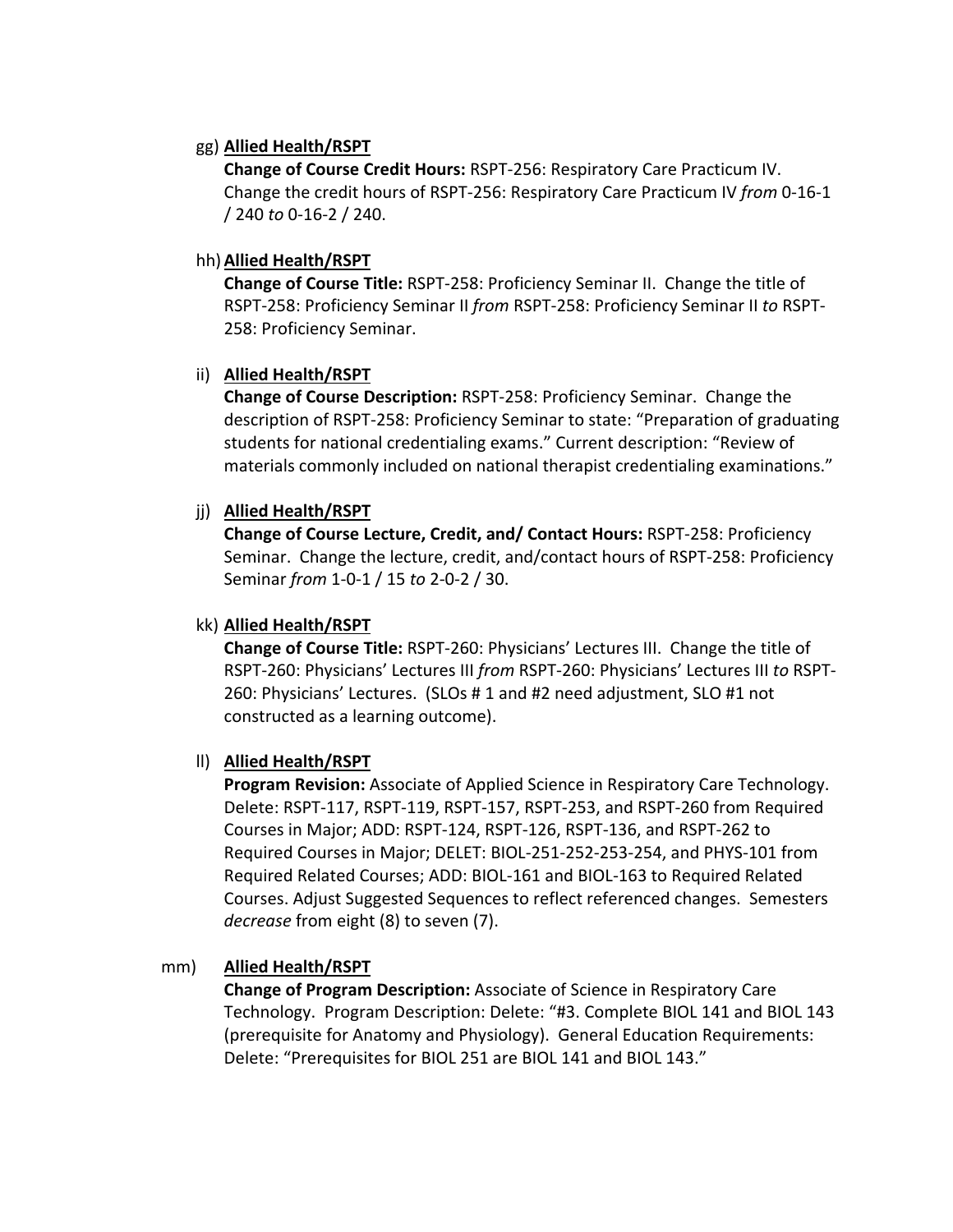#### nn) **Nursing/PRNU**

**Change of Program Description:** Technical Diploma in Nursing. Revise the T.D. in Nursing's program description: Application criteria. Delete reference to Developmental Education in #2; Delete minimum scores on Standardized placement tests in #3, replace with "Completion of a Pre‐Nursing Exam;" Delete reference to minimum score of pre‐nursing admission exam in #4, replace with reference to institutional grade point average; Delete grade point average in #5, replace with "Achievement of a minimum score on the Charity School of Nursing Applicant Rating System."

#### **VII. Consent Agenda**

# a) **Science & Mathematics/BIOL**

**Change of Course Prerequisites**: BIOL‐201: Botany I. Add "Permission of Instructor" to current prerequisites.

#### b) **Science & Mathematics/BIOL**

**Change of Course Prerequisites**: BIOL‐203: Botany I Laboratory. Add "'C' or higher in BIOL‐142 and BIOL‐144, or Permission of Instructor" as prerequisite requirements.

# c) **Science & Mathematics/BIOL**

**Change of Course Prerequisites**: BIOL‐204: Plant Taxonomy. Delete: BIOL‐209 from prerequisites, and Add "Permission of Instructor" to current prerequisites.

#### d) **Science & Mathematics/BIOL**

**Change of Course Prerequisites**: BIOL‐205: Plant Taxonomy Laboratory. Add "Permission of Instructor" to current prerequisites.

# e) **Science & Mathematics/BIOL**

**Change of Course Prerequisites**: BIOL‐207: Comparative Anatomy. Delete: BIOL‐ 144 as prerequisite. Add: "'C' or higher in BIOL‐141 and BIOL‐143, or permission of instructor."

# f) **Science & Mathematics/BIOL**

**Change of Course Prerequisites**: BIOL‐209: Comparative Anatomy Laboratory. Add: "'C' or higher in BIOL-141 and BIOL-143, or permission of instructor."

# g) **Science & Mathematics/BIOL**

**Change of Course Prerequisites**: BIOL‐210: General Microbiology. Delete: Composite ACT score of 22 or high and passed biology in high school with a grade of "B" or higher" from prerequisite requirements.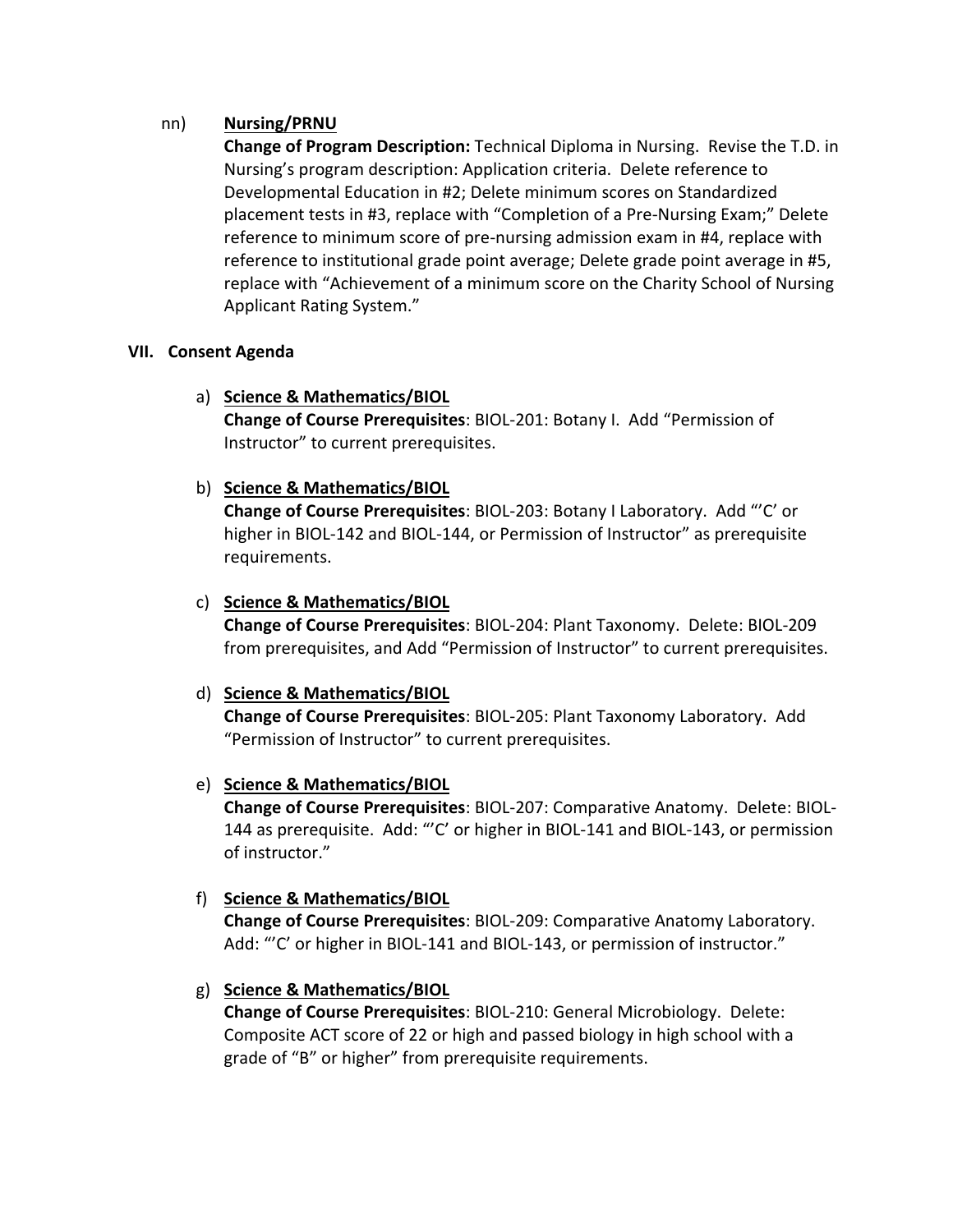## h) **Science & Mathematics/BIOL**

**Change of Course Prerequisites**: BIOL‐211: Microbiology of Human Pathogens. Delete: Composite ACT score of 22 or high and passed biology in high school with a grade of "B" or higher" from prerequisite requirements.

#### i) **Science & Mathematics/BIOL**

**Change of Course Prerequisites**: BIOL‐212: General Microbiology Laboratory. Delete: Composite ACT score of 22 or high and passed biology in high school with a grade of "B" or higher" from prerequisite requirements.

#### j) **Science & Mathematics/BIOL**

**Change of Course Prerequisites**: BIOL‐235: Forensic Biology. Add "BIOL‐141, or BIOL‐161 to list of current prerequisite requirements.

#### k) **Science & Mathematics/BIOL**

**Change of Course Prerequisites**: BIOL‐236: Forensic Biology Laboratory. Add BIOL‐141 to current perquisites as an "or" choice. Add note: "Having taken BIOL‐ 107, BIOL‐143, or BIOL‐163 is recommended but not required."

#### l) **Science & Mathematics/BIOL**

**Change of Course Prerequisites**: BIOL‐245: Genetics. Add "passing score on the Biology Placement Exam" to the current prerequisites.

#### m) **Science & Mathematics/BIOL**

**Change of Course Prerequisites**: BIOL‐246: Genetics Laboratory. Add "passing score on the Biology Placement Exam" to the current prerequisites.

# n) **Science & Mathematics/BIOL**

**Change of Course Prerequisites**: BIOL‐251: Human Anatomy and Physiology I. Delete: Composite ACT score of 22 or high and passed biology in high school with a grade of "B" or higher" from prerequisite requirements.

# o) **Science & Mathematics/BIOL**

**Change of Course Prerequisites**: BIOL‐265: Cell Biology. Delete "and permission of instructor" from prerequisite requirements. Add "or equivalent; or passing score on the Biology Placement Exam, or permission of instructor" to current prerequisites.

# p) **Science & Mathematics/BIOL**

**Change of Course Prerequisites**: BIOL‐266: Cell Biology Laboratory. Delete "and permission of instructor" from prerequisite requirements. Add "or equivalent; or passing score on the Biology Placement Exam, or permission of instructor" to current prerequisites.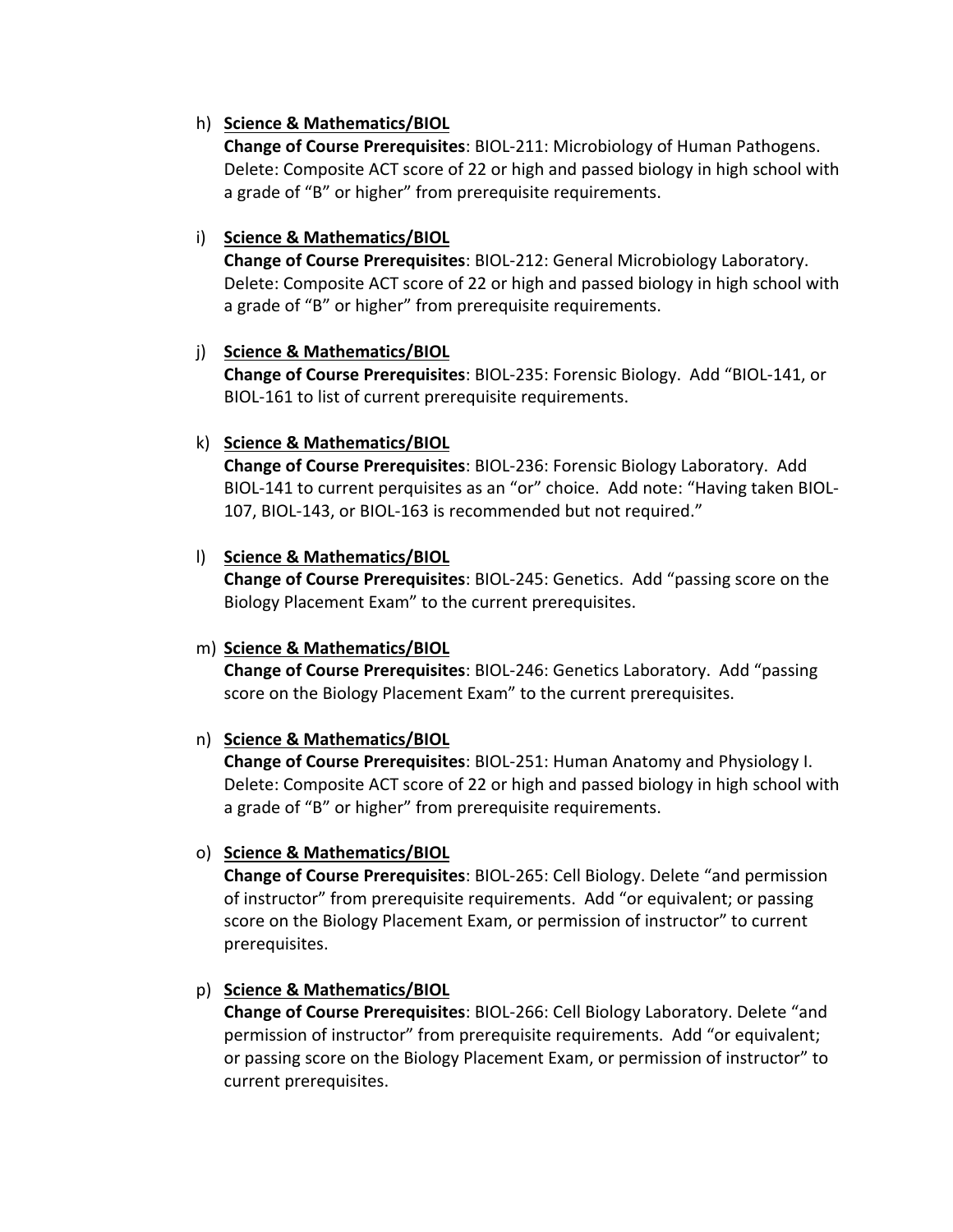#### q) **Science & Mathematics/BIOL**

**Change of Course Prerequisites**: BIOL‐271: Pathophysiology. Add "or Permission of Instructor" to current prerequisite requirements.

#### r) **Science & Mathematics/BIOL**

**Change of Course Prerequisites**: BIOL‐272: Natural History of the Vertebrates. Add "or Permission of Instructor" to current prerequisite requirements.

#### s) **Science & Mathematics/BIOL**

**Change of Course Prerequisites**: BIOL‐273: Natural History of the Vertebrates Laboratory. Add "or Permission of Instructor" to current prerequisite requirements.

#### t) **Science & Mathematics/BIOL**

**Change of Course Prerequisites**: BIOL‐281: Introduction to Ecology. Add "or Permission of Instructor" to current prerequisite requirements.

#### u) **Science & Mathematics/BIOL**

**Change of Course Prerequisites**: BIOL‐283: Introduction to Ecology Laboratory. Add "or Permission of Instructor" to current prerequisite requirements.

# v) **Allied Health/RSPT**

**Master Syllabus Revision/Update:** RSPT‐116: Respiratory Equipment I

# w) **Allied Health/RSPT**

**Master Syllabus Revision/Update:** RSPT‐118: Respiratory Equipment I Laboratory.

# x) **Allied Health/RSPT Master Syllabus Revision/Update:** RSPT‐122: Respiratory Equipment I Laboratory.

- y) **Allied Health/RSPT Master Syllabus Revision/Update:** RSPT‐250: Pulmonary Function Testing.
- z) **Allied Health/RSPT Master Syllabus Revision/Update:** RSPT‐254: Clinical Seminar.
- aa) **Allied Health/RSPT Master Syllabus Revision/Update:** RSPT‐257: Pharmacology for Respiratory Care.

**VIII. Old Business**